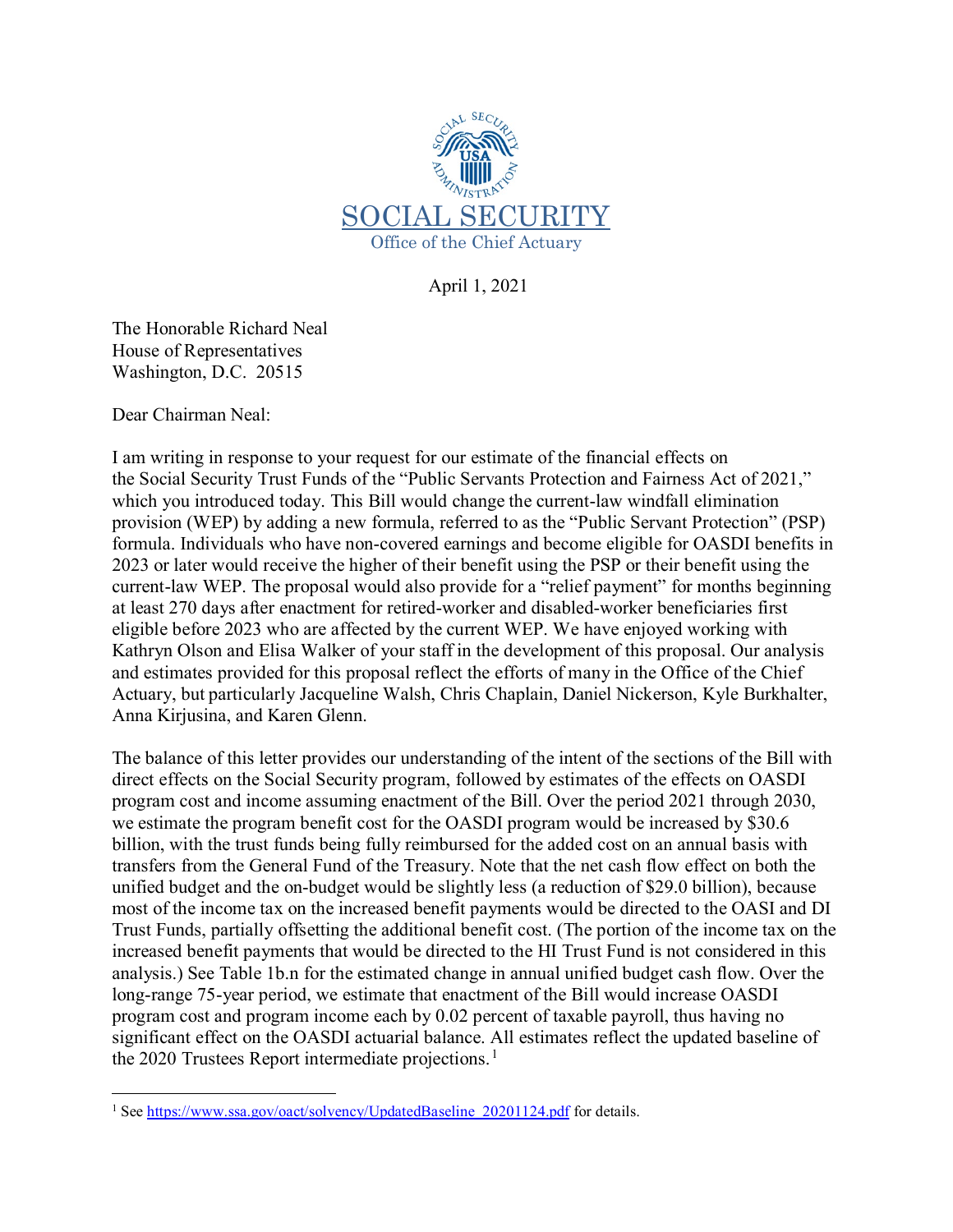### **Bill Specifications**

Individuals who become eligible for retired-worker and disabled-worker benefits in 2023 or later, who have non-covered earnings (earnings that were not covered under the OASDI program) and are receiving a pension based on those non-covered earnings, would have a benefit level computed both under the current WEP provision, and in addition a benefit level computed under the new PSP provision. The benefit level provided would be the higher of these two alternative computations.

The PSP provides retired-worker and disabled-worker beneficiaries who have non-covered earnings (and their dependents) with an alternative modified benefit computed reflecting all past earnings (including earnings in employment that was not covered under the OASDI program in our records starting with 1978), then multiplied by the ratio of the average indexed monthly earnings(AIME) computed without non-covered earnings to a modified average indexed monthly earnings (AIME′) that includes both covered and non-covered earnings in our records. As with OASDI covered earnings, potential beneficiaries would be asked to review the noncovered earnings we have in our records so that they would have the opportunity to make corrections. Another way to describe the new PSP approach is that beneficiaries will receive a benefit that reflects the replacement rate applicable for a worker with the same career earnings, where all earnings had been covered. Effectively, the PSP formula would compute the worker's PIA as the ratio of PIA based on all earnings (covered and non-covered) to the AIME′ computed based on all earnings, multiplied by the AIME based on covered earnings only. These two ways of describing the new approach are mathematically equivalent. The final step in the calculation is to compare the result of the PSP formula to the current-law WEP: beneficiaries becoming eligible for OASDI benefits in 2023 or later will receive the higher of the two.

For workers becoming eligible for OASDI benefits in 2023 or later who have non-covered earnings, but are not in receipt of a pension based on non-covered earnings or have at least 30 years of coverage, neither the current WEP nor the new PSP would reduce their PIA. In addition, disabled-worker and retired-worker beneficiaries who are entitled to receive periodic payments based on foreign employment not covered under a totalization agreement, would continue to have their benefits computed under the current WEP.

In general, retired-worker and disabled-worker beneficiaries who become eligible before January 2023 will receive a monthly "relief payment" for each month they receive a Social Security benefit that is reduced by the current-law WEP, for months beginning at least 270 days after enactment of the bill. In 2022, the amount of the relief payment will be \$150, but no more than the amount of reduction in the worker's primary insurance amount due to WEP. In years after 2022, the level of relief payment will be increased by the annual cost of living adjustments. Beneficiaries who are receiving a foreign pension are not eligible to receive a relief payment.

The relief payment would not be subject to benefit adjustments, such as for the GPO, RET, early/late claiming, and dual entitlement. Further specifications relating to the relief payment include: (1) individuals whose benefits are offset (to zero) due to the government pension offset (GPO), retirement earnings test (RET), workers' compensation (WC) offset, etc. still receive a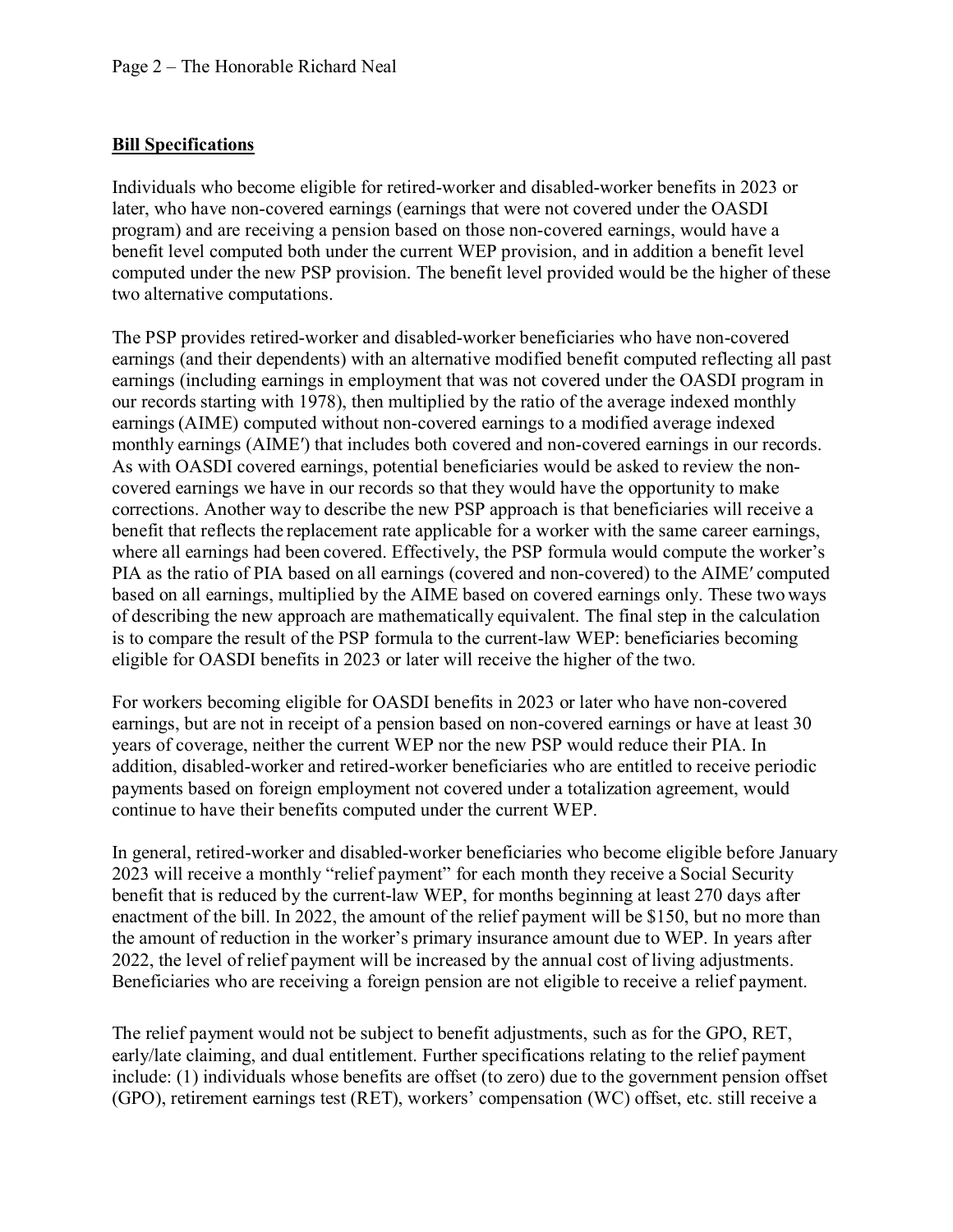relief payment; (2) individuals whose benefits are suspended due to incarceration would not receive the relief payment; (3) disabled worker beneficiaries with benefits fully suspended due to work would not receive the relief payment; and (4) individuals with an outstanding overpayment would be eligible for the relief payment but would have it withheld to help repay the overpayment.

Finally, under the proposal, annual transfers from the General Fund of the Treasury would be made in amounts equal to the annual OASDI cost increase less OASDI revenue from income tax on the additional benefits resulting from implementation of the provisions of the Bill. Transfer amounts would be determined for each year based on estimates from the Chief Actuary at the Social Security Administration, with adjustments to transfers after the end of each year equal to any difference between the estimated cost increase and the actual cost increase measured after the end of the year.

## **OASDI Program Cost Effects**

The proposal will result in added program cost for workers newly eligible for an OASDI benefit after 2022, because they will receive the greater of the benefit subject to PSP or the benefit subject to the WEP. As noted above, most of the income tax on the increased benefit payments would be directed to the OASI and DI Trust Funds, which would partially offset the additional benefit cost. The increase in OASDI program benefit cost is estimated at \$1.5 billion in total for calendar years 2021 through 2030 for those newly eligible for OASDI benefits after 2022 who are advantaged by the alternative benefit computation using the PSP. The change in both the unified budget cash flow and on-budget cash flow due to this formula change, net of OASDI revenue from income taxation of benefits, is estimated to be a reduction of \$1.4 billion in total for calendar years 2021 through 2030.

The amount of relief payments for months beginning at least 270 days after enactment applied for beneficiaries who are affected by the WEP is estimated to be \$29.0 billion in total for calendar years 2021 through 2030. For the purpose of these estimates, we are assuming enactment of the Bill at the end of calendar year 2021. The change in both the unified budget cash flow and on-budget cash flow due to these relief payments, net of OASDI revenue from income taxation of benefits, is estimated to be a reduction of \$27.5 billion in total for calendar years 2021 through 2030.

Combining the effects described in the previous two paragraphs, the benefit cost for both the formula change and the relief payments is estimated to be \$30.6 billion in total for calendar years 2021 through 2030. The change in both the unified budget cash flow and the on-budget cash flow, net of OASDI revenue from income taxation of these benefits, is estimated to be a reduction of \$29.0 billion in total for calendar years 2021 through 2030.

For all years starting in 2022, all increases in program benefit cost, net of additional OASDI revenue from income taxation of these benefits, would be fully offset by transfers from the General Fund of the Treasury. Over the long-range period, the net effect of the proposal on the 75-year actuarial balance would be negligible (i.e., less than 0.005 percent of payroll). Table 1, attached, indicates that the effect of the changes in the Bill would increase annual cost and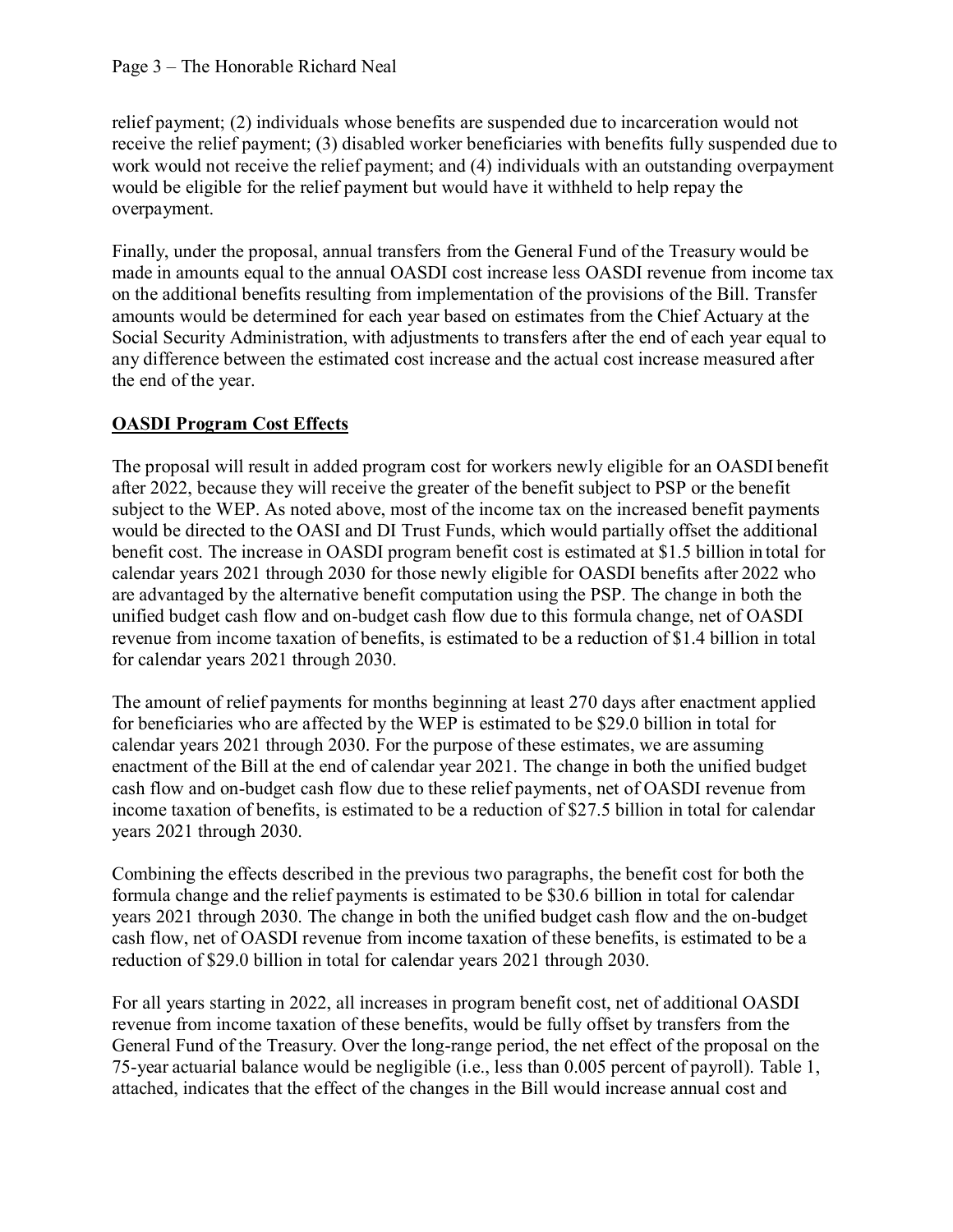annual income for the OASDI program by equal amounts in all years beginning with 2022. These estimates do not reflect the implications of any change in administrative expenses necessary to implement the provisions of this Bill.

The implications of the proposal for beneficiaries would change over the long-range period. Eventually, the beneficiaries affected by the proposal will be limited to the roughly 25 percent of all state and local government employees with earnings that are not covered by OASDI, because the closed group of Federal government employees whose earnings are not covered by OASDI were all hired before 1984.

Tables 1b and 1b.n show the effects of enacting the proposal on federal budget operations. With enactment, the annual on-budget and unified budget balances are reduced starting in 2022, and both publicly-held debt and total federal debt subject to limit are increased.

Our estimates for the proposal reflect extensive innovative analysis of data for individuals born in 1950 with experience through May of 2018, including SSA records of earnings not covered by OASDI back to 1978, with adjustments for over-recording of non-covered earnings for years 1978 through 1981. This analysis has allowed us to model the potential effect of the proposal for 2018 as if it were fully in effect for all retired and disabled workers at that time. Based on these results, we are able to model the expected effects of the PSP for benefit payments starting in 2023.

## **Effects of the Proposal on Beneficiaries**

In order to meaningfully illustrate the effects of enacting the Bill on workers who will become eligible starting in 2023 under this proposal, we provide here estimates of the effects of the provisions for all current beneficiaries in 2018, assuming the new approach were fully phased in and had applied for them since their initial benefit eligibility.

There were roughly 1.6 million retired-worker and disabled-worker beneficiaries in 2018 whose benefit was reduced under the current WEP and were not receiving a pension based on foreign employment. If the ultimate provisions of the bill had applied to them since their initial eligibility, the bill would have provided a higher average monthly benefit (on average, \$74 higher) for about 1.1 million (about 69 percent) of these beneficiaries. For this group of 1.1 million beneficiaries, their average monthly benefit using the PSP would have been \$548, while their monthly benefit using the current WEP was \$474. The remaining 0.5 million (about 31 percent) of the beneficiaries reduced by the WEP in 2018 would have had no change in their benefits under this bill. These beneficiaries received an average benefit of \$643 under the current WEP.

Additionally, we estimate monthly relief payments would have been provided to roughly 1.7 million retired worker and disabled worker beneficiaries whose primary benefit was reduced under the WEP in 2018, assuming the relief payments had started in 2018 and that the other provisions of the proposal applied for beneficiaries becoming newly eligible after 2018.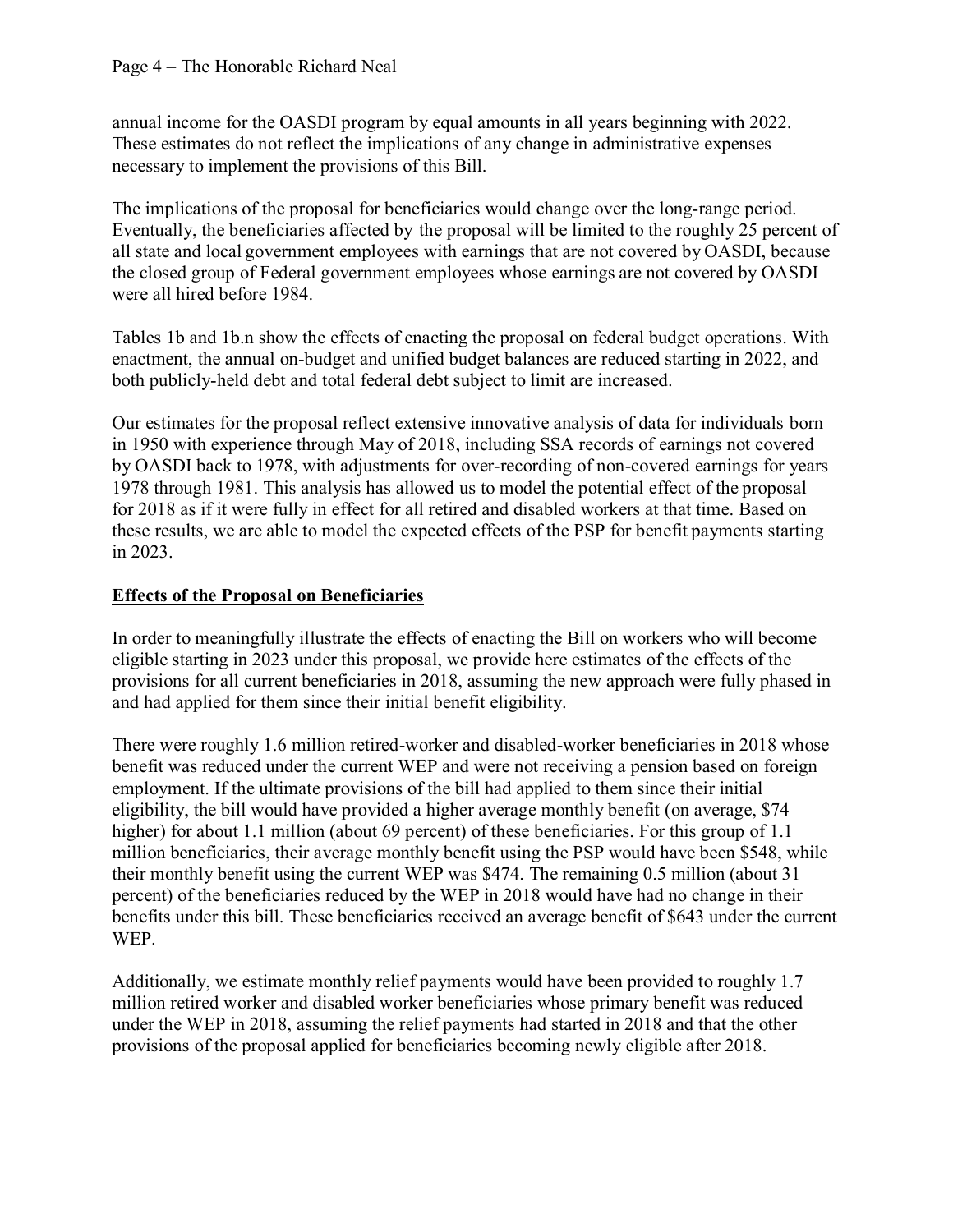We hope these estimates will be helpful. Please let us know if we may provide further assistance.

Sincerely,

Stephe C. Doss

Stephen C. Goss, ASA, MAAA Chief Actuary

Enclosures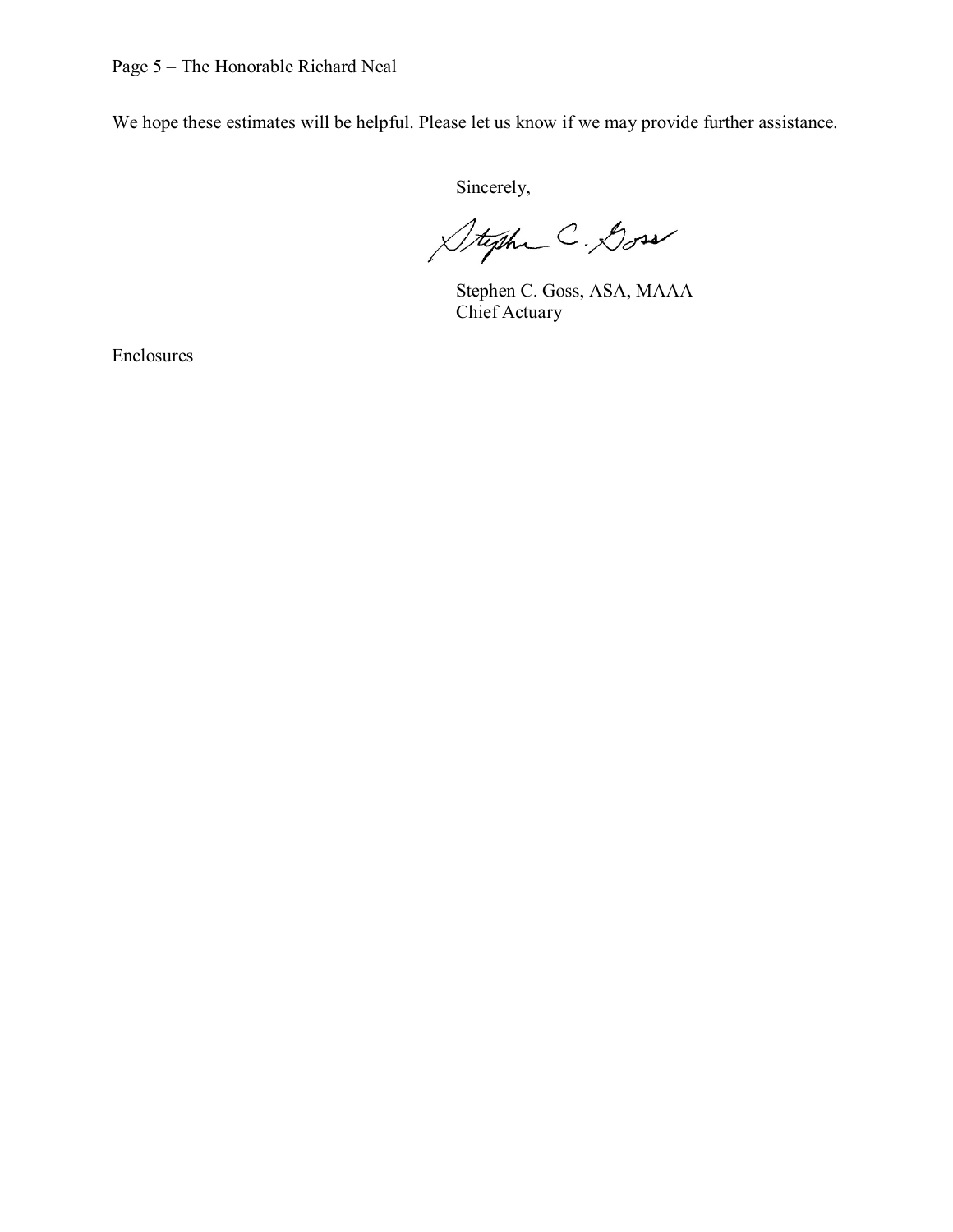# **Table 1 - OASDI Cost Rate, Income Rate, Annual Balance, and Trust Fund Ratio** *The "Public Servants Protection and Fairness Act of 2021," introduced by Chairman Neal*

|              |                         | Proposal                                                    |                    |                                          |                                | <b>Change from Current Law</b> |                        |  |  |
|--------------|-------------------------|-------------------------------------------------------------|--------------------|------------------------------------------|--------------------------------|--------------------------------|------------------------|--|--|
|              |                         | Expressed as a percentage of current-law<br>taxable payroll |                    | Expressed as a percentage of current-law |                                | taxable payroll                |                        |  |  |
|              |                         | Income                                                      | Annual             | <b>Trust Fund</b><br>Ratio               |                                | Income                         | Annual                 |  |  |
| Year         | <b>Cost Rate</b>        | <b>Rate</b>                                                 | <b>Balance</b>     | $1-1$ -year                              | <b>Cost Rate</b>               | <b>Rate</b>                    | <b>Balance</b>         |  |  |
| 2020         | 14.80                   | 13.91                                                       | $-0.88$            | 262                                      | 0.00                           | 0.00                           | 0.00                   |  |  |
| 2021         | 14.58                   | 12.09                                                       | $-2.50$            | 252                                      | 0.00                           | 0.00                           | 0.00                   |  |  |
| 2022         | 14.54                   | 12.92                                                       | $-1.62$            | 230                                      | 0.01                           | 0.01                           | 0.00                   |  |  |
| 2023         | 14.61                   | 12.99                                                       | $-1.62$            | 212<br>194                               | 0.04                           | 0.04<br>0.04                   | 0.00                   |  |  |
| 2024<br>2025 | 14.77<br>15.03          | 13.01<br>13.04                                              | $-1.76$<br>$-1.99$ | 176                                      | 0.04<br>0.04                   | 0.04                           | 0.00<br>0.00           |  |  |
| 2026         | 15.28                   | 13.17                                                       | $-2.11$            | 157                                      | 0.04                           | 0.04                           | 0.00                   |  |  |
| 2027         | 15.51                   | 13.19                                                       | $-2.32$            | 138                                      | 0.04                           | 0.04                           | 0.00                   |  |  |
| 2028         | 15.74                   | 13.23                                                       | $-2.51$            | 119                                      | 0.04                           | 0.04                           | 0.00                   |  |  |
| 2029         | 15.99                   | 13.27                                                       | $-2.72$            | 101                                      | 0.03                           | 0.03                           | 0.00                   |  |  |
| 2030         | 16.17                   | 13.28                                                       | $-2.89$            | 82                                       | 0.03                           | 0.03                           | 0.00                   |  |  |
| 2031         | 16.32                   | 13.29                                                       | $-3.03$            | 63                                       | 0.03                           | 0.03                           | 0.00                   |  |  |
| 2032<br>2033 | 16.46<br>16.58          | 13.31<br>13.31                                              | $-3.16$<br>$-3.26$ | 44<br>25                                 | 0.03<br>0.03                   | 0.03<br>0.03                   | 0.00                   |  |  |
| 2034         | 16.67                   | 13.32                                                       | $-3.35$            | 6                                        | 0.03                           | 0.03                           | 0.00<br>0.00           |  |  |
| 2035         | 16.74                   | 13.33                                                       | $-3.41$            | ----                                     | 0.03                           | 0.03                           | 0.00                   |  |  |
| 2036         | 16.79                   | 13.33                                                       | $-3.46$            | $---$                                    | 0.03                           | 0.03                           | 0.00                   |  |  |
| 2037         | 16.84                   | 13.34                                                       | $-3.50$            | ----                                     | 0.03                           | 0.03                           | 0.00                   |  |  |
| 2038         | 16.89                   | 13.34                                                       | $-3.55$            | ----                                     | 0.03                           | 0.03                           | 0.00                   |  |  |
| 2039         | 16.92                   | 13.34                                                       | $-3.57$            | ----                                     | 0.02                           | 0.02                           | 0.00                   |  |  |
| 2040         | 16.94                   | 13.34                                                       | $-3.60$            | ----                                     | 0.02                           | 0.02                           | 0.00                   |  |  |
| 2041         | 16.95                   | 13.34                                                       | $-3.60$            | ----<br>----                             | 0.02                           | 0.02                           | 0.00<br>0.00           |  |  |
| 2042<br>2043 | 16.94<br>16.92          | 13.34<br>13.34                                              | $-3.60$<br>$-3.58$ | ----                                     | 0.02<br>0.02                   | 0.02<br>0.02                   | 0.00                   |  |  |
| 2044         | 16.89                   | 13.34                                                       | $-3.56$            | $---$                                    | 0.02                           | 0.02                           | 0.00                   |  |  |
| 2045         | 16.87                   | 13.34                                                       | $-3.53$            | $---$                                    | 0.02                           | 0.02                           | 0.00                   |  |  |
| 2046         | 16.84                   | 13.34                                                       | $-3.51$            | ----                                     | 0.02                           | 0.02                           | 0.00                   |  |  |
| 2047         | 16.83                   | 13.34                                                       | $-3.50$            | ----                                     | 0.02                           | 0.02                           | 0.00                   |  |  |
| 2048         | 16.83                   | 13.34                                                       | $-3.49$            | ----                                     | 0.01                           | 0.01                           | 0.00                   |  |  |
| 2049         | 16.82                   | 13.34                                                       | $-3.48$            |                                          | 0.01                           | 0.01                           | 0.00                   |  |  |
| 2050         | 16.81<br>16.82          | 13.34                                                       | $-3.48$            | ----                                     | 0.01                           | 0.01                           | 0.00                   |  |  |
| 2051<br>2052 | 16.83                   | 13.34<br>13.34                                              | $-3.48$<br>$-3.49$ | ----<br>----                             | 0.01<br>0.01                   | 0.01<br>0.01                   | 0.00<br>0.00           |  |  |
| 2053         | 16.85                   | 13.34                                                       | $-3.51$            |                                          | 0.01                           | 0.01                           | 0.00                   |  |  |
| 2054         | 16.88                   | 13.34                                                       | $-3.53$            | ---                                      | 0.01                           | 0.01                           | 0.00                   |  |  |
| 2055         | 16.91                   | 13.35                                                       | $-3.56$            | ----                                     | 0.01                           | 0.01                           | 0.00                   |  |  |
| 2056         | 16.95                   | 13.35                                                       | $-3.60$            | ----                                     | 0.01                           | 0.01                           | 0.00                   |  |  |
| 2057         | 16.99                   | 13.35                                                       | $-3.64$            | ----                                     | 0.01                           | 0.01                           | 0.00                   |  |  |
| 2058         | 17.04                   | 13.36                                                       | $-3.68$            | ----                                     | 0.01                           | 0.01                           | 0.00                   |  |  |
| 2059         | 17.10                   | 13.36                                                       | $-3.73$            | $---$                                    | 0.01                           | 0.01                           | 0.00                   |  |  |
| 2060<br>2061 | 17.16<br>17.22          | 13.37<br>13.37                                              | $-3.79$<br>$-3.84$ | ----<br>----                             | 0.01<br>0.01                   | 0.01<br>0.01                   | 0.00<br>0.00           |  |  |
| 2062         | 17.28                   | 13.38                                                       | $-3.90$            | ----                                     | 0.01                           | 0.01                           | 0.00                   |  |  |
| 2063         | 17.34                   | 13.38                                                       | $-3.96$            | ----                                     | 0.01                           | 0.01                           | 0.00                   |  |  |
| 2064         | 17.41                   | 13.39                                                       | $-4.02$            | ----                                     | 0.01                           | 0.01                           | 0.00                   |  |  |
| 2065         | 17.47                   | 13.39                                                       | $-4.08$            | ----                                     | 0.01                           | 0.01                           | 0.00                   |  |  |
| 2066         | 17.54                   | 13.40                                                       | $-4.14$            | ----                                     | 0.01                           | 0.01                           | 0.00                   |  |  |
| 2067         | 17.61                   | 13.40                                                       | $-4.21$            | $---$                                    | 0.01                           | 0.01                           | 0.00                   |  |  |
| 2068         | 17.68                   | 13.41                                                       | $-4.27$            | $---$<br>----                            | 0.01                           | 0.01                           | 0.00                   |  |  |
| 2069<br>2070 | 17.75<br>17.82          | 13.41<br>13.42                                              | $-4.34$<br>$-4.40$ |                                          | 0.01<br>0.01                   | 0.01<br>0.01                   | 0.00<br>0.00           |  |  |
| 2071         | 17.89                   | 13.42                                                       | $-4.46$            |                                          | 0.01                           | 0.01                           | 0.00                   |  |  |
| 2072         | 17.95                   | 13.43                                                       | $-4.52$            |                                          | 0.01                           | 0.01                           | 0.00                   |  |  |
| 2073         | 18.00                   | 13.43                                                       | $-4.57$            |                                          | 0.01                           | 0.01                           | 0.00                   |  |  |
| 2074         | 18.05                   | 13.44                                                       | -4.62              |                                          | 0.01                           | 0.01                           | 0.00                   |  |  |
| 2075         | 18.10                   | 13.44                                                       | -4.66              | ----                                     | 0.01                           | 0.01                           | 0.00                   |  |  |
| 2076         | 18.13                   | 13.44                                                       | $-4.69$            |                                          | 0.01                           | 0.01                           | 0.00                   |  |  |
| 2077         | 18.16                   | 13.45                                                       | $-4.71$            | ---                                      | 0.01                           | 0.01                           | 0.00                   |  |  |
| 2078         | 18.17                   | 13.45                                                       | $-4.72$            | ----                                     | 0.01                           | 0.01                           | 0.00                   |  |  |
| 2079<br>2080 | 18.17<br>18.15          | 13.45<br>13.45                                              | $-4.72$<br>-4.71   | ----<br>----                             | 0.01<br>0.01                   | 0.01<br>0.01                   | 0.00<br>0.00           |  |  |
| 2081         | 18.13                   | 13.45                                                       | $-4.69$            | ----                                     | 0.01                           | 0.01                           | 0.00                   |  |  |
| 2082         | 18.11                   | 13.45                                                       | -4.66              | ----                                     | 0.01                           | 0.01                           | 0.00                   |  |  |
| 2083         | 18.08                   | 13.44                                                       | $-4.63$            | ----                                     | 0.01                           | 0.01                           | 0.00                   |  |  |
| 2084         | 18.03                   | 13.44                                                       | $-4.59$            | ----                                     | 0.01                           | 0.01                           | 0.00                   |  |  |
| 2085         | 17.99                   | 13.44                                                       | $-4.55$            | ----                                     | 0.01                           | 0.01                           | 0.00                   |  |  |
| 2086         | 17.95                   | 13.44                                                       | $-4.52$            | ----                                     | 0.01                           | 0.01                           | 0.00                   |  |  |
| 2087         | 17.92                   | 13.43                                                       | $-4.48$            | ----                                     | 0.01                           | 0.01                           | 0.00                   |  |  |
| 2088<br>2089 | 17.88<br>17.86          | 13.43<br>13.43                                              | $-4.45$<br>$-4.43$ | ----<br>----                             | 0.01<br>0.01                   | 0.01<br>0.01                   | 0.00<br>0.00           |  |  |
| 2090         | 17.85                   | 13.43                                                       | $-4.42$            | ----                                     | 0.01                           | 0.01                           | 0.00                   |  |  |
| 2091         | 17.85                   | 13.43                                                       | $-4.42$            | ----                                     | 0.01                           | 0.01                           | 0.00                   |  |  |
| 2092         | 17.87                   | 13.43                                                       | $-4.44$            |                                          | 0.01                           | 0.01                           | 0.00                   |  |  |
| 2093         | 17.90                   | 13.43                                                       | $-4.47$            | ----                                     | 0.01                           | 0.01                           | 0.00                   |  |  |
| 2094         | 17.94                   | 13.43                                                       | $-4.50$            | ----                                     | 0.01                           | 0.01                           | 0.00                   |  |  |
| 2095         | 17.98                   | 13.44                                                       | $-4.54$            | ----                                     | 0.01                           | 0.01                           | 0.00                   |  |  |
|              |                         |                                                             |                    |                                          |                                |                                |                        |  |  |
|              | Summarized Rates: OASDI |                                                             |                    |                                          | <b>Summarized Rates: OASDI</b> |                                |                        |  |  |
|              |                         |                                                             | Actuarial          | Year of reserve                          | Change in                      | Change in                      | Change in<br>Actuarial |  |  |
|              | Cost Rate               | Income Rate                                                 | Balance            | depletion <sup>1</sup>                   | Cost rate                      | Income Rate                    | Balance                |  |  |
| 2020 - 2094  | 17.15%                  | 13.87%                                                      | $-3.28%$           | 2034                                     | 0.02%                          | 0.02%                          | 0.00%                  |  |  |

Note: Based on the updated baseline of the 2020 Trustees Report intermediate projections; see Office of the Chief Actuary<br>https://www.ssa.gov/oact/solvency/UpdatedBaseline\_20201124.pdf for details.<br>Under cur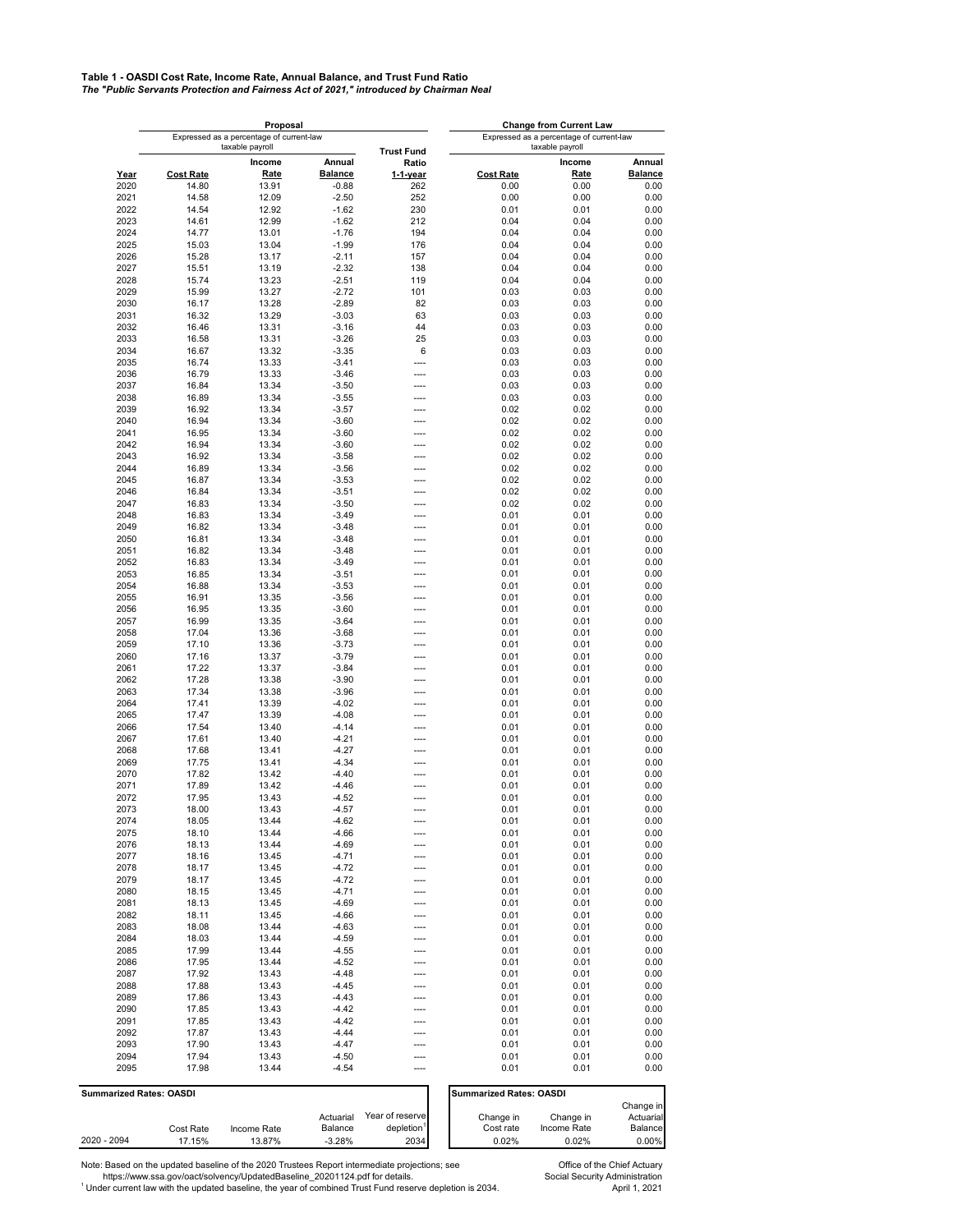#### **Table 1b - OASDI Changes & Implications for Federal Budget and Debt of Specified Plan Provision Effects on OASDI (Present Value Dollars)** *The "Public Servants Protection and Fairness Act of 2021," introduced by Chairman Neal*

|                 | Billions of Present Value Dollars as of 1-1-2020    |                                                      |                                               |                                                                        |                                                       |                                                         |                                                            |                                                                           |                                             |  |
|-----------------|-----------------------------------------------------|------------------------------------------------------|-----------------------------------------------|------------------------------------------------------------------------|-------------------------------------------------------|---------------------------------------------------------|------------------------------------------------------------|---------------------------------------------------------------------------|---------------------------------------------|--|
|                 | Specified<br>General Fund<br>Transfers <sup>1</sup> | Portion of GF<br>Transfers for<br>Relief<br>Payments | <b>Basic Changes</b><br>in OASDI<br>Cash Flow | Change<br>in Annual<br><b>Unified Budget</b><br>Cash Flow <sup>2</sup> | Change in<br>Debt Held<br>by Public at<br>End of Year | Change<br>in Annual<br><b>Unified Budget</b><br>Balance | Change<br>in Annual<br>On Budget<br>Cash Flow <sup>2</sup> | Change in Total<br><b>Federal Debt</b><br>Subject to Limit<br>End Of Year | Change<br>in Annual<br>On Budget<br>Balance |  |
| Year            | (1)                                                 | (1b)                                                 | (2)                                           | (3)                                                                    | (4)                                                   | (5)                                                     | (6)                                                        | (7)                                                                       | (8)                                         |  |
| 2020            | 0.0                                                 | 0.0                                                  | 0.0                                           | 0.0                                                                    | 0.0                                                   | 0.0                                                     | 0.0                                                        | 0.0                                                                       | 0.0                                         |  |
| 2021            | 0.0                                                 | 0.0                                                  | 0.0                                           | 0.0                                                                    | 0.0                                                   | 0.0                                                     | 0.0                                                        | 0.0                                                                       | 0.0                                         |  |
| 2022            | 0.7                                                 | 0.7                                                  | 0.0                                           | $-0.7$                                                                 | 0.7                                                   | $-0.7$                                                  | $-0.7$                                                     | 0.7                                                                       | $-0.7$                                      |  |
| 2023<br>2024    | 3.0<br>3.0                                          | 3.0<br>3.0                                           | 0.0<br>0.0                                    | $-3.0$<br>$-3.0$                                                       | 3.7<br>6.8                                            | $-3.0$<br>$-3.1$                                        | $-3.0$<br>$-3.0$                                           | 3.7<br>6.8                                                                | $-3.0$<br>$-3.1$                            |  |
| 2025            | 3.0                                                 | 3.0                                                  | 0.0                                           | $-3.0$                                                                 | 9.8                                                   | $-3.2$                                                  | $-3.0$                                                     | 9.8                                                                       | $-3.2$                                      |  |
| 2026            | 3.0                                                 | 2.9                                                  | 0.0                                           | $-3.0$                                                                 | 12.8                                                  | $-3.2$                                                  | $-3.0$                                                     | 12.8                                                                      | $-3.2$                                      |  |
| 2027            | 3.0                                                 | 2.9                                                  | 0.0                                           | $-3.0$                                                                 | 15.8                                                  | $-3.3$                                                  | $-3.0$                                                     | 15.8                                                                      | $-3.3$                                      |  |
| 2028            | 3.0                                                 | 2.8                                                  | 0.0                                           | $-3.0$                                                                 | 18.8                                                  | $-3.4$                                                  | $-3.0$                                                     | 18.8                                                                      | $-3.4$                                      |  |
| 2029<br>2030    | 3.0<br>3.0                                          | 2.7<br>2.6                                           | 0.0<br>0.0                                    | $-3.0$<br>$-3.0$                                                       | 21.8<br>24.8                                          | $-3.4$<br>$-3.6$                                        | $-3.0$<br>$-3.0$                                           | 21.8<br>24.8                                                              | $-3.4$<br>$-3.6$                            |  |
| 2031            | 2.9                                                 | 2.5                                                  | 0.0                                           | $-2.9$                                                                 | 27.7                                                  | $-3.7$                                                  | $-2.9$                                                     | 27.7                                                                      | $-3.7$                                      |  |
| 2032            | 2.8                                                 | 2.3                                                  | 0.0                                           | $-2.8$                                                                 | 30.5                                                  | $-3.9$                                                  | $-2.8$                                                     | 30.5                                                                      | $-3.9$                                      |  |
| 2033            | 2.8                                                 | 2.2                                                  | 0.0                                           | $-2.8$                                                                 | 33.3                                                  | $-4.0$                                                  | $-2.8$                                                     | 33.3                                                                      | $-4.0$                                      |  |
| 2034            | 2.7                                                 | 2.0                                                  | 0.0                                           | $-2.7$                                                                 | 35.9                                                  | $-4.2$                                                  | $-2.7$                                                     | 35.9                                                                      | $-4.2$                                      |  |
| 2035            | 2.5<br>2.4                                          | 1.9<br>1.7                                           | 0.0<br>0.0                                    | $-2.5$<br>$-2.4$                                                       | 38.5                                                  | $-4.2$                                                  | $-2.5$                                                     | 38.5                                                                      | $-4.2$<br>$-4.2$                            |  |
| 2036<br>2037    | 2.3                                                 | 1.5                                                  | 0.0                                           | $-2.3$                                                                 | 40.9<br>43.1                                          | $-4.2$<br>$-4.1$                                        | $-2.4$<br>$-2.3$                                           | 40.9<br>43.1                                                              | $-4.1$                                      |  |
| 2038            | 2.1                                                 | 1.4                                                  | 0.0                                           | $-2.1$                                                                 | 45.3                                                  | $-4.1$                                                  | $-2.1$                                                     | 45.3                                                                      | $-4.1$                                      |  |
| 2039            | 2.0                                                 | 1.2                                                  | 0.0                                           | $-2.0$                                                                 | 47.3                                                  | $-4.1$                                                  | $-2.0$                                                     | 47.3                                                                      | $-4.1$                                      |  |
| 2040            | 1.9                                                 | 1.1                                                  | 0.0                                           | $-1.9$                                                                 | 49.2                                                  | $-4.0$                                                  | $-1.9$                                                     | 49.2                                                                      | $-4.0$                                      |  |
| 2041            | 1.7                                                 | 0.9                                                  | 0.0                                           | $-1.7$                                                                 | 50.9                                                  | $-4.0$                                                  | $-1.7$                                                     | 50.9                                                                      | $-4.0$                                      |  |
| 2042<br>2043    | 1.6<br>1.5                                          | 0.8<br>0.7                                           | 0.0<br>0.0                                    | $-1.6$<br>$-1.5$                                                       | 52.5<br>54.0                                          | $-3.9$<br>$-3.9$                                        | $-1.6$<br>$-1.5$                                           | 52.5<br>54.0                                                              | $-3.9$<br>$-3.9$                            |  |
| 2044            | 1.4                                                 | 0.6                                                  | 0.0                                           | $-1.4$                                                                 | 55.4                                                  | $-3.9$                                                  | $-1.4$                                                     | 55.4                                                                      | $-3.9$                                      |  |
| 2045            | 1.3                                                 | 0.4                                                  | 0.0                                           | $-1.3$                                                                 | 56.8                                                  | $-3.8$                                                  | $-1.3$                                                     | 56.8                                                                      | $-3.8$                                      |  |
| 2046            | 1.2                                                 | 0.4                                                  | 0.0                                           | $-1.2$                                                                 | 58.0                                                  | $-3.8$                                                  | $-1.2$                                                     | 58.0                                                                      | $-3.8$                                      |  |
| 2047            | 1.2                                                 | 0.3                                                  | 0.0                                           | $-1.2$                                                                 | 59.1                                                  | $-3.8$                                                  | $-1.2$                                                     | 59.1                                                                      | $-3.8$                                      |  |
| 2048            | 1.1                                                 | 0.2                                                  | 0.0                                           | $-1.1$                                                                 | 60.2                                                  | $-3.8$                                                  | $-1.1$                                                     | 60.2                                                                      | $-3.8$                                      |  |
| 2049<br>2050    | 1.0<br>1.0                                          | 0.2<br>0.1                                           | 0.0<br>0.0                                    | $-1.0$<br>$-1.0$                                                       | 61.3<br>62.3                                          | $-3.8$<br>$-3.8$                                        | $-1.0$<br>$-1.0$                                           | 61.3<br>62.3                                                              | $-3.8$<br>$-3.8$                            |  |
| 2051            | 1.0                                                 | 0.1                                                  | 0.0                                           | $-1.0$                                                                 | 63.2                                                  | $-3.8$                                                  | $-1.0$                                                     | 63.2                                                                      | $-3.8$                                      |  |
| 2052            | 0.9                                                 | 0.1                                                  | 0.0                                           | $-0.9$                                                                 | 64.2                                                  | $-3.8$                                                  | $-0.9$                                                     | 64.2                                                                      | $-3.8$                                      |  |
| 2053            | 0.9                                                 | 0.0                                                  | 0.0                                           | $-0.9$                                                                 | 65.1                                                  | $-3.8$                                                  | $-0.9$                                                     | 65.1                                                                      | $-3.8$                                      |  |
| 2054            | 0.9                                                 | 0.0                                                  | 0.0                                           | $-0.9$                                                                 | 66.0                                                  | $-3.9$                                                  | $-0.9$                                                     | 66.0                                                                      | $-3.9$                                      |  |
| 2055            | 0.9                                                 | 0.0                                                  | 0.0                                           | $-0.9$                                                                 | 66.9                                                  | $-3.9$                                                  | -0.9                                                       | 66.9                                                                      | $-3.9$                                      |  |
| 2056<br>2057    | 0.9<br>0.9                                          | 0.0<br>0.0                                           | 0.0<br>0.0                                    | $-0.9$<br>$-0.9$                                                       | 67.8<br>68.7                                          | $-3.9$<br>$-4.0$                                        | $-0.9$<br>$-0.9$                                           | 67.8<br>68.7                                                              | $-3.9$<br>$-4.0$                            |  |
| 2058            | 0.9                                                 | 0.0                                                  | 0.0                                           | $-0.9$                                                                 | 69.6                                                  | $-4.0$                                                  | $-0.9$                                                     | 69.6                                                                      | $-4.0$                                      |  |
| 2059            | 0.9                                                 | 0.0                                                  | 0.0                                           | $-0.9$                                                                 | 70.5                                                  | $-4.0$                                                  | $-0.9$                                                     | 70.5                                                                      | $-4.0$                                      |  |
| 2060            | 0.9                                                 | 0.0                                                  | 0.0                                           | $-0.9$                                                                 | 71.3                                                  | $-4.1$                                                  | $-0.9$                                                     | 71.3                                                                      | $-4.1$                                      |  |
| 2061            | 0.9                                                 | 0.0                                                  | 0.0                                           | $-0.9$                                                                 | 72.2                                                  | $-4.1$                                                  | $-0.9$                                                     | 72.2                                                                      | $-4.1$                                      |  |
| 2062<br>2063    | 0.9<br>0.9                                          | 0.0<br>0.0                                           | 0.0<br>0.0                                    | $-0.9$<br>$-0.9$                                                       | 73.1<br>73.9                                          | $-4.1$<br>$-4.2$                                        | $-0.9$<br>$-0.9$                                           | 73.1<br>73.9                                                              | $-4.1$<br>$-4.2$                            |  |
| 2064            | 0.9                                                 | 0.0                                                  | 0.0                                           | $-0.9$                                                                 | 74.8                                                  | $-4.2$                                                  | $-0.9$                                                     | 74.8                                                                      | $-4.2$                                      |  |
| 2065            | 0.9                                                 | 0.0                                                  | 0.0                                           | $-0.9$                                                                 | 75.7                                                  | $-4.2$                                                  | $-0.9$                                                     | 75.7                                                                      | $-4.2$                                      |  |
| 2066            | 0.8                                                 | 0.0                                                  | 0.0                                           | $-0.8$                                                                 | 76.5                                                  | $-4.3$                                                  | $-0.8$                                                     | 76.5                                                                      | $-4.3$                                      |  |
| 2067            | 0.8                                                 | 0.0                                                  | 0.0                                           | $-0.8$                                                                 | 77.3                                                  | $-4.3$                                                  | $-0.8$                                                     | 77.3                                                                      | $-4.3$                                      |  |
| 2068<br>2069    | 0.8<br>0.8                                          | 0.0<br>0.0                                           | 0.0<br>0.0                                    | $-0.8$<br>$-0.8$                                                       | 78.2<br>79.0                                          | $-4.4$<br>$-4.4$                                        | $-0.8$<br>$-0.8$                                           | 78.2<br>79.0                                                              | $-4.4$<br>$-4.4$                            |  |
| 2070            | 0.8                                                 | 0.0                                                  | 0.0                                           | $-0.8$                                                                 | 79.9                                                  | $-4.4$                                                  | $-0.8$                                                     | 79.9                                                                      | $-4.4$                                      |  |
| 2071            | 0.8                                                 | 0.0                                                  | 0.0                                           | $-0.8$                                                                 | 80.7                                                  | $-4.5$                                                  | $-0.8$                                                     | 80.7                                                                      | $-4.5$                                      |  |
| 2072            | 0.8                                                 | 0.0                                                  | 0.0                                           | $-0.8$                                                                 | 81.5                                                  | $-4.5$                                                  | $-0.8$                                                     | 81.5                                                                      | $-4.5$                                      |  |
| 2073            | 0.8                                                 | 0.0                                                  | 0.0                                           | $-0.8$                                                                 | 82.3                                                  | $-4.5$                                                  | $-0.8$                                                     | 82.3                                                                      | $-4.5$                                      |  |
| 2074<br>2075    | 0.8<br>0.8                                          | 0.0<br>0.0                                           | 0.0<br>0.0                                    | $-0.8$<br>$-0.8$                                                       | 83.2<br>84.0                                          | $-4.6$<br>$-4.6$                                        | $-0.8$<br>$-0.8$                                           | 83.2<br>84.0                                                              | $-4.6$<br>$-4.6$                            |  |
| 2076            | 0.8                                                 | 0.0                                                  | 0.0                                           | $-0.8$                                                                 | 84.8                                                  | $-4.6$                                                  | $-0.8$                                                     | 84.8                                                                      | $-4.6$                                      |  |
| 2077            | 0.8                                                 | 0.0                                                  | $0.0\,$                                       | $-0.8$                                                                 | 85.6                                                  | $-4.7$                                                  | $-0.8$                                                     | 85.6                                                                      | $-4.7$                                      |  |
| 2078            | 0.8                                                 | 0.0                                                  | 0.0                                           | $-0.8$                                                                 | 86.4                                                  | $-4.7$                                                  | $-0.8$                                                     | 86.4                                                                      | $-4.7$                                      |  |
| 2079            | 0.8                                                 | 0.0                                                  | 0.0                                           | $-0.8$                                                                 | 87.2                                                  | $-4.7$                                                  | $-0.8$                                                     | 87.2                                                                      | $-4.7$                                      |  |
| 2080            | 0.8                                                 | 0.0                                                  | 0.0                                           | $-0.8$                                                                 | 88.0                                                  | $-4.7$                                                  | $-0.8$                                                     | 88.0                                                                      | $-4.7$                                      |  |
| 2081<br>2082    | 0.8<br>0.8                                          | 0.0<br>0.0                                           | 0.0<br>0.0                                    | $-0.8$<br>$-0.8$                                                       | 88.8<br>89.6                                          | $-4.8$<br>$-4.8$                                        | $-0.8$<br>$-0.8$                                           | 88.8<br>89.6                                                              | $-4.8$<br>$-4.8$                            |  |
| 2083            | 0.8                                                 | 0.0                                                  | 0.0                                           | $-0.8$                                                                 | 90.3                                                  | $-4.8$                                                  | $-0.8$                                                     | 90.3                                                                      | $-4.8$                                      |  |
| 2084            | 0.8                                                 | 0.0                                                  | 0.0                                           | $-0.8$                                                                 | 91.1                                                  | $-4.9$                                                  | $-0.8$                                                     | 91.1                                                                      | $-4.9$                                      |  |
| 2085            | 0.8                                                 | 0.0                                                  | 0.0                                           | $-0.8$                                                                 | 91.8                                                  | $-4.9$                                                  | $-0.8$                                                     | 91.8                                                                      | $-4.9$                                      |  |
| 2086            | 0.7                                                 | 0.0                                                  | 0.0                                           | $-0.7$                                                                 | 92.6                                                  | $-4.9$                                                  | $-0.7$                                                     | 92.6                                                                      | $-4.9$                                      |  |
| 2087            | 0.7                                                 | 0.0                                                  | 0.0                                           | $-0.7$                                                                 | 93.3                                                  | $-4.9$                                                  | $-0.7$                                                     | 93.3                                                                      | $-4.9$                                      |  |
| 2088<br>2089    | 0.7<br>0.7                                          | 0.0<br>0.0                                           | 0.0<br>0.0                                    | $-0.7$<br>$-0.7$                                                       | 94.1<br>94.8                                          | $-5.0$<br>$-5.0$                                        | $-0.7$<br>-0.7                                             | 94.1<br>94.8                                                              | $-5.0$<br>$-5.0$                            |  |
| 2090            | 0.7                                                 | 0.0                                                  | 0.0                                           | $-0.7$                                                                 | 95.5                                                  | $-5.0$                                                  | $-0.7$                                                     | 95.5                                                                      | $-5.0$                                      |  |
| 2091            | 0.7                                                 | 0.0                                                  | 0.0                                           | $-0.7$                                                                 | 96.2                                                  | $-5.0$                                                  | $-0.7$                                                     | 96.2                                                                      | $-5.0$                                      |  |
| 2092            | 0.7                                                 | 0.0                                                  | 0.0                                           | $-0.7$                                                                 | 96.9                                                  | $-5.1$                                                  | $-0.7$                                                     | 96.9                                                                      | $-5.1$                                      |  |
| 2093            | 0.7                                                 | 0.0                                                  | 0.0                                           | $-0.7$                                                                 | 97.6                                                  | $-5.1$                                                  | $-0.7$                                                     | 97.6                                                                      | $-5.1$                                      |  |
| 2094            | 0.7                                                 | 0.0                                                  | 0.0                                           | $-0.7$                                                                 | 98.3                                                  | $-5.1$                                                  | $-0.7$                                                     | 98.3                                                                      | $-5.1$                                      |  |
| Total 2020-2094 | 98.3                                                | 46.2                                                 | 0.0                                           | $-98.3$                                                                |                                                       |                                                         | $-98.3$                                                    |                                                                           |                                             |  |

Notes: Based on the updated baseline of the 2020 Trustees Report intermediate projections; see https://www.ssa.gov/oact/solvency/UpdatedBaseline\_20201124.pdf for details. Ultimate Real Trust Fund Yield of 2.3%.

Changes reflect the budget scoring convention that presumes benefits not payable after reserve depletion would nonetheless be paid,

based on transfers from the General Fund of the Treasury resulting in additional borrowing from the public.

<sup>1</sup> Reflects reimbursement to OASDI Trust Funds for increased WEP benefits and relief payments.<br><sup>2</sup> Unified budget and on-budget cash flows show effect of increased WEP benefits and relief payments. Budget cash flows do n <sup>2</sup> Unified budget and on-budget cash flows show effect of increased WEP benefits and relief payments. Budget cash flows do not include<br>effects on the Medicare Hospital Insurance Trust Fund of income taxation of OASDI bene

April 1, 2021